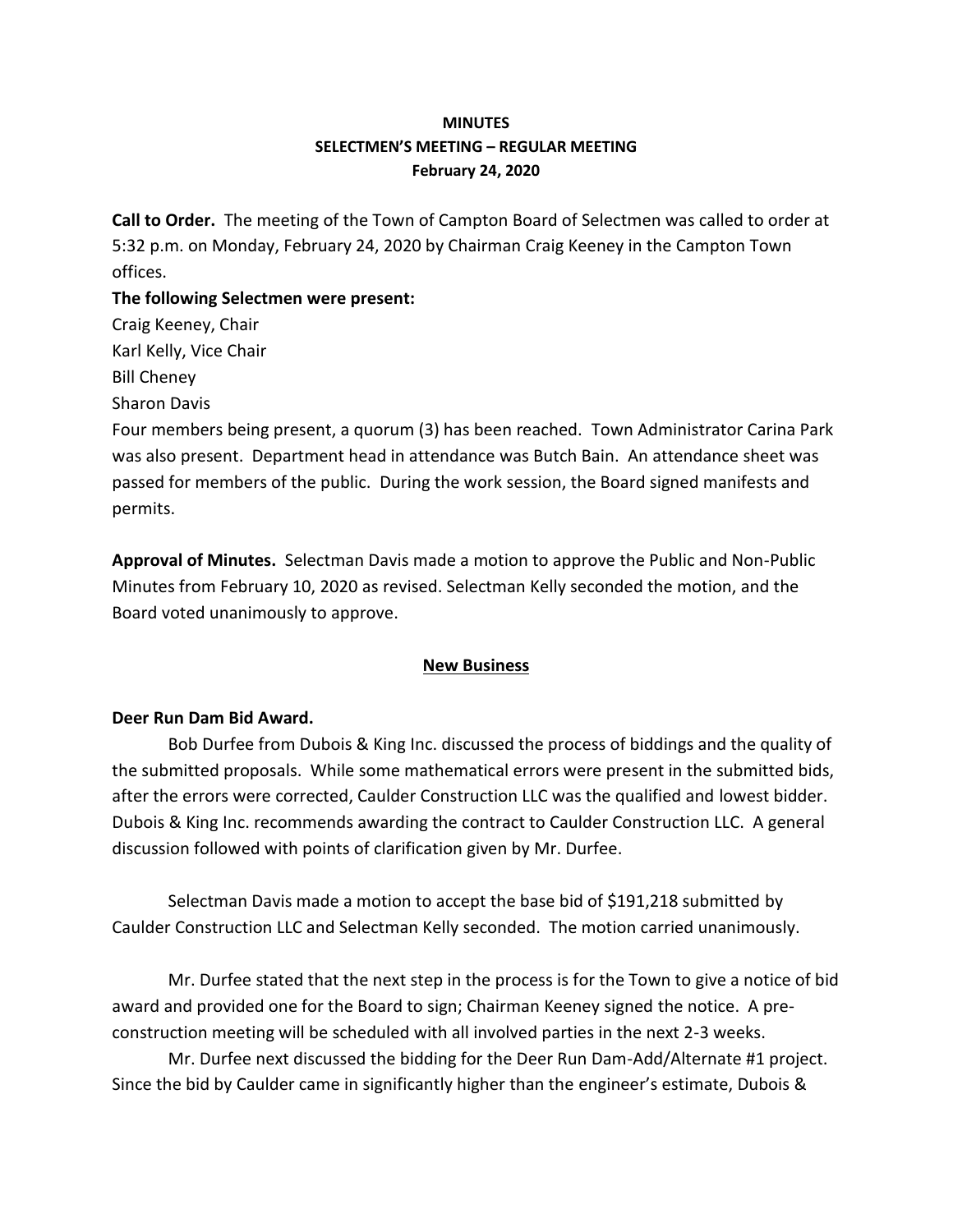King Inc. is recommending that the Town not award a contract to Caulder Construction LLC. Selectman Keeney stated that the Town would pursue other options.

#### **Beebe River Business Park- Deed Restrictions.**

Jeff Andrews came before the Board with a written proposal listing specifications for the road improvements to be done on Shannon Drive. Carina Park confirmed that the specifications included in Mr. Andrew's proposal came from Campton's road requirements on record. General discussion ensued and Selectman Davis pointed out that Mr. Andrews' proposal clarifies the work he is going to do so that all parties agree before the work is done. The Board was split in their decision to sign off on the proposal and therefore declined to sign off on Mr. Andrews' written proposal but orally agreed that the process listed in the proposal seems to meet the Town Road Standards. Once completed, inspected and approved the remaining lots will be released from the deed restriction.

Mr. Andrews also inquired about the validity of the deed restriction put in place in 2001. Since not all members of the current Board were present at that time, none could factually address the inquiry and informed him more historical research would have to be conducted.

### **Correspondence**

Carina Park provided sample OHRV ordinances from Gorham and Springfield for discussion. Selectman Kelly had previously read through both ordinances and shared that the Springfield ordinance was probably more appropriate for Campton than that of Gorham. A general discussion ensued about OHRV/snowmobile access to trails utilizing Class V and Class VI roads. The Board agreed to table this topic for a future discussion.

### **Privilege of the Floor**

Craig Engel inquired about the status of the road survey. Chairman Keeney recapped the previous discussion about using T-Squared program (via North Country Council) vs the BETA Group (see 1/10/20 Board of Selectman's meeting minutes). The Board is leaning toward using BETA Group since its mapping software would interface with the mapping software currently used by Campton. The Roads Committee has been assigned this work.

Butch Bain brought forward several items for discussion.

1. A resident's recent inquiry about possibly digging a trench across a town road raises the issue of whether this type of activity should require purchase of a Bond. The Roads Committee is going to develop a policy to address this issue.